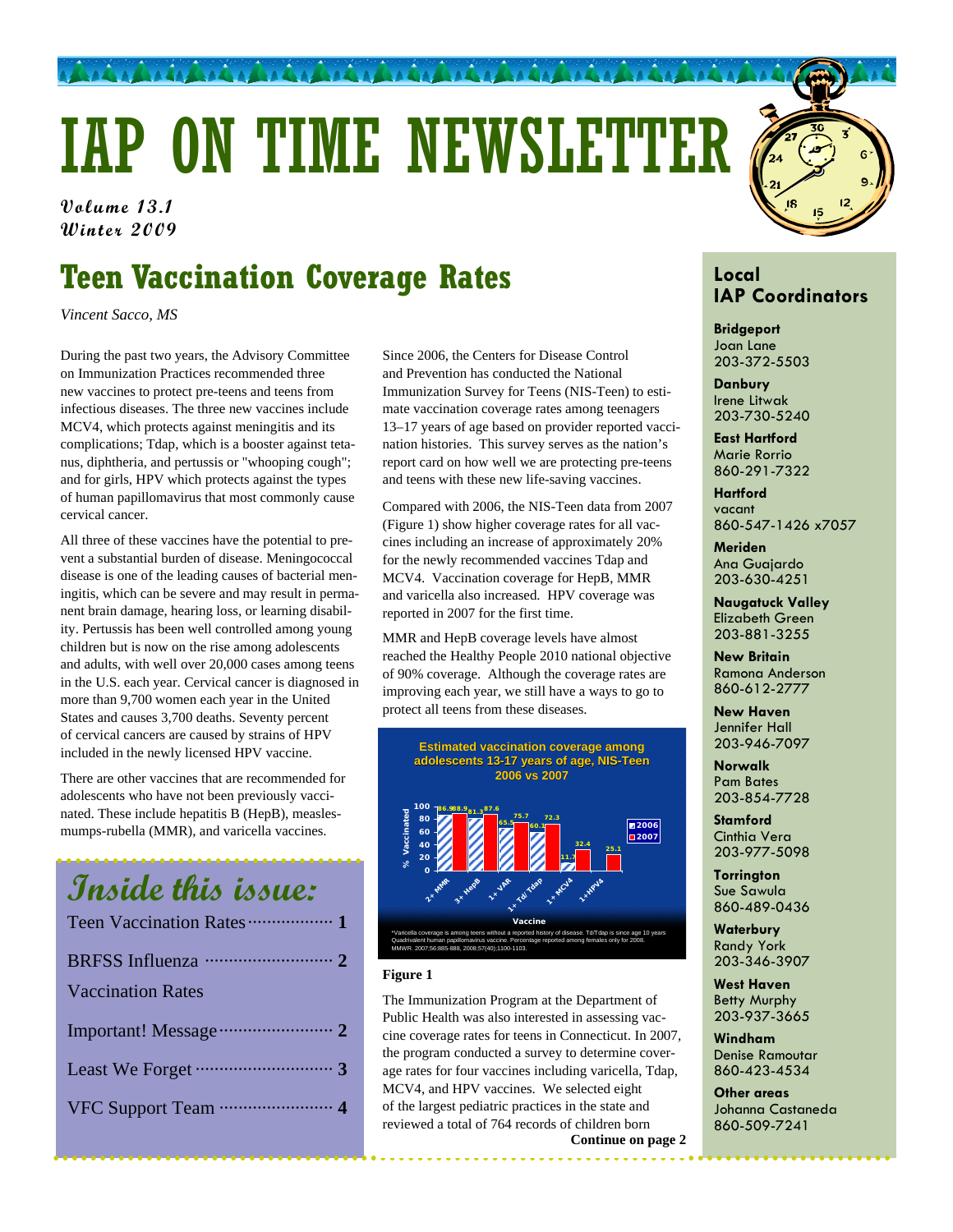**Volume 13.1 IAP ON TIME NEWSLETTER** 

**Page 2** 

### **Measuring Influenza Vaccination In Risk Groups**

### *Debbye Rosen, BSN, MS*

The Behavioral Risk Factor Surveillance System (BRFSS) is an ongoing, annual state-based telephone survey that collects information on health risk behaviors, preventive health practices, and health-care use from approximately 400,000 randomly selected non-institutionalized U.S. civilians aged  $\geq 18$ years. Data are collected monthly and are weighted by age, sex and race-ethnicity. To determine influenza vaccination coverage, respondents are asked, "During the past 12 months, have you had a flu shot?" and, "During the past 12 months, have you had a flu vaccine that was sprayed in your nose?". Data collected on influenza vaccination are analyzed from surveys that are collected between February and August, of each survey year, to assure that the information is for the influenza season. Connecticut participates in the BRFSS process and state-specific data on each question are available for analysis and comparison to national data.

Healthy people 2010 influenza vaccination targets are:

- 1. 90% influenza vaccination among all persons aged  $\geq 65$  years of age and
- 2. 60% vaccination among persons aged 18-64 years who have one or more highrisk conditions $1$

Recently released data from the 2006-2007 influenza season are shown below, for CT and all states combined.

<sup>1</sup>high-risk conditions include: diabetes, asthma, myocardial infarction and coronary artery disease.



necticut scored 13% higher than the national average for the first dose of HPV vaccine at 38% of the adolescent females surveyed, compared with 25% nationally. However, only 25% of Connecticut teens had one dose of MCV4 vaccine, compared with 32% nationally. Although the survey data suggest that CT is fairing better than the national average, to

**INFLUENZA COVERAGE BRFSS DATA RATE % CHANGE CT AND ALL STATES 2005-2006 TO 2006-2007**





### **Teen Vaccination Coverage Rates, Con't.**

during 1994 (13 year old cohort). The results (Figure 2) compare Connecticut coverage rates with the 2007 NIS data for the U.S.

### *Overall, Connecticut's coverage rates were better than the national average for three of the four vaccines surveyed.*

Coverage for one dose of varicella vaccine was

84%, eight percent higher than the national level. Seventynine percent of adolescents surveyed had at least one dose of Tdap or tetanusdiphtheria (Td) vaccine, compared with 72% nationally. Con-



# **IMPORTANT! From the editors:**

**Due to budget constraints and in an effort to become more green, subsequent issues of** *"IAP on Time"* **will be sent by blastfax to our providers who receive vaccine from our Program and to local health departments.** 

**If you receive vaccine from the Immunization Program, work for a local health Department or already receive "***IAP On Time"* **via email, you do not need to reply.** 

**Anyone else who would like to receive** *"IAP On Time"* **by email, kindly email your name, email address, and phone number by March 1st, 2009, to melinda.mailhot@ct.gov** 

*Thank you!*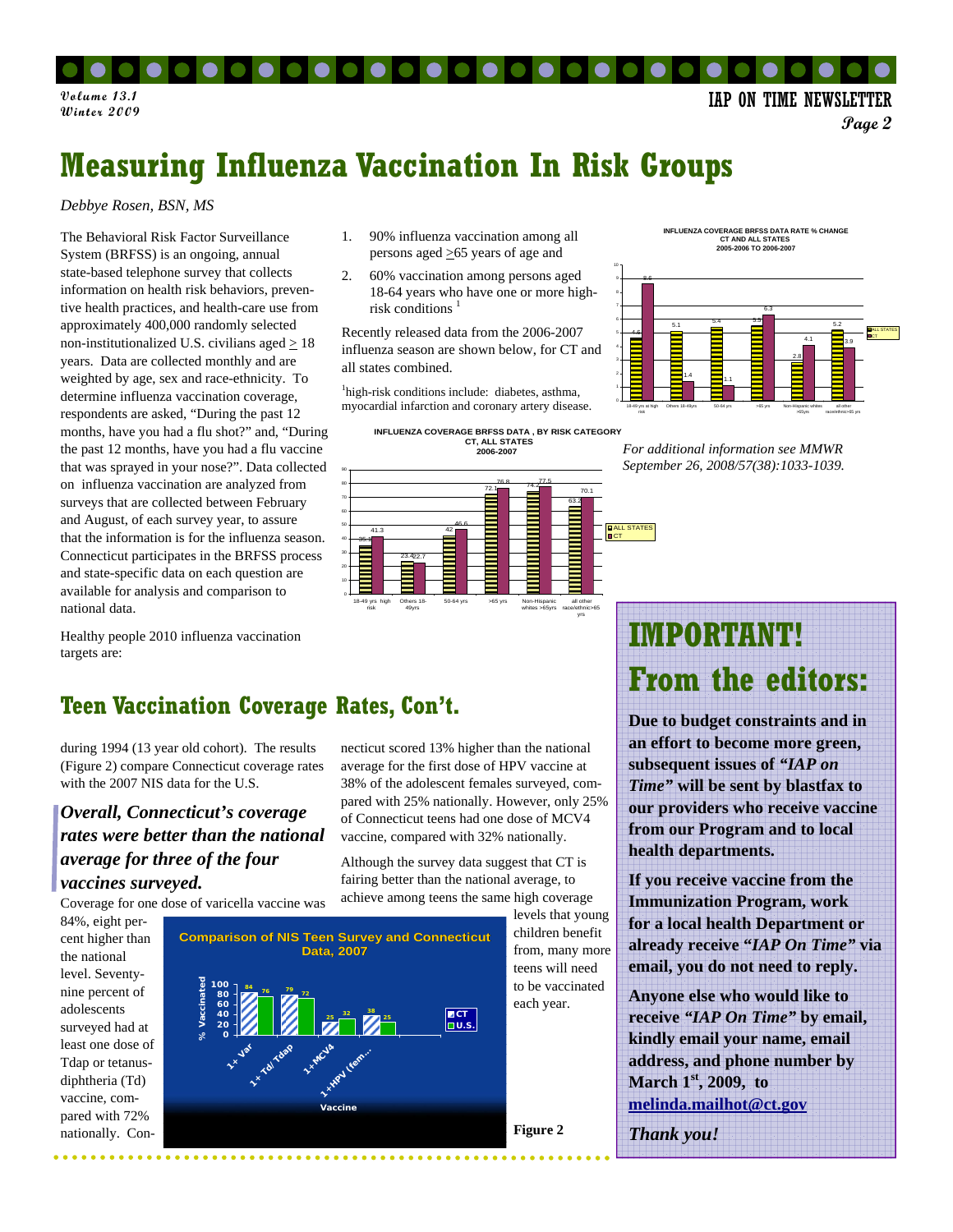#### . . . . . .  $\bullet$  .  $\bullet$  .

**Volume 13.1 Winter 2009** 

IAP ON TIME NEWSLETTER

**Page 3** 

### **Lest We Forget**

*Joan Christison-Lagay, MAT, MPH Developer & Former Director of CIRTS*

A child in my second grade Brownie troop with a hand crippled by polio, a fifth grade classmate of my brother who was institutionalized following brain damage caused by measles, a mother in East Hartford who lost a child to invasive Hib disease in the l980's. These cases of disease, all of which are now vaccine-preventable, underscore the importance of a registry to help protect Connecticut's children against common childhood diseases.

From 1989-1991 the United States saw a dramatic increase in the number of measles cases -- 55,622 cases in the three year period compared to fewer than 5,000 cases in the previous three years. To address this problem of low vaccine coverage, the Centers for Disease Control and Prevention advocated for development of immunization registries. Such registries were to serve as a repository of immunization histories for children and would identify children who were late for immunizations.

In l992, the City of Hartford, in conjunction with Newington Children's Hospital, received a grant from the Aetna Foundation to launch New England's first registry. In l993, CIRTS' predecessor, the Hartford Childhood Immunization Registry, enrolled its first children on a voluntary basis. The following year, the City of Hartford, the CT Chapter of the American Academy of Pediatrics and the CT Commission on Children lobbied for passage of a state statute to establish a



**Joan Christison-Lagay**

statewide registry that required providers to submit the immunization histories of a all preschool children vaccinated. In l994, Governor Lowell Weicker signed this legislation into law.



**CIRTS Program Staff: Front row: Nancy Caruk, CIRTS Bear, Melinda Mailhot, Johanna Castaneda, Sherease Bester, Khristie Walser, Back row: Vincent Sacco, Carolann Kapur, Loretta Rivera, Michele Ramos, missing from photo: Rachael Reynolds** 

From 1994-1996 the registry expanded from serving City of Hartford children only to serving the greater Hartford area. During this time, the immunization rate of preschool children in Hartford increased from 52 to 78%. The ending of grant funding and the success of the registry, caused the State of CT to assume management of the registry in l996 under a new name,

> CIRTS, the CT Immunization Registry and Tracking System. At this time, the registry expanded to include all children enrolled in Medicaid Managed Care Programs statewide. Two years later, in 1998, the registry expanded to include all children in the entire State. 1998 marks the birth of CIRTS as it operates today.

> CT has a long history of being ranked high for vaccine coverage in CDC's national immunization survey and CIRTS contributes to this ranking. With

its "tickler system" approach of sending monthly 7 and 19

month compliancy reports to all pediatric practices statewide, CIRTS provides an opportunity for histories to be reviewed and children called in for follow-up visits as necessary. Ensuring that CT does not

experience outbreaks of vaccinepreventable diseases is a core function for CIRTS. However, CIRTS also provides services helpful to Connecticut's pediatric providers. It provides:

- the birth dose date of Hepatitis B vaccine
- previous immunization histories of children who move from one practice to another with no record of their vaccinations
- yearly immunization rates of the two year old population of every pediatric provider in the state
- reports that indicate those vaccines that are missing and/or invalid due to age or interval
- school "Blue Forms" with vaccination boxes populated. This usually eliminates the need to fill in all but the 4 year old booster vaccinations, certainly a time saver for practices. Each year CIRTS provides approximately 18,000 "Blue Forms".

CIRTS now has immunization data on more than 487,000 children. As it begins

its second decade of operation, it will continue to help ensure that Connecticut's children are not victims of diseases that should be relegated to the past.